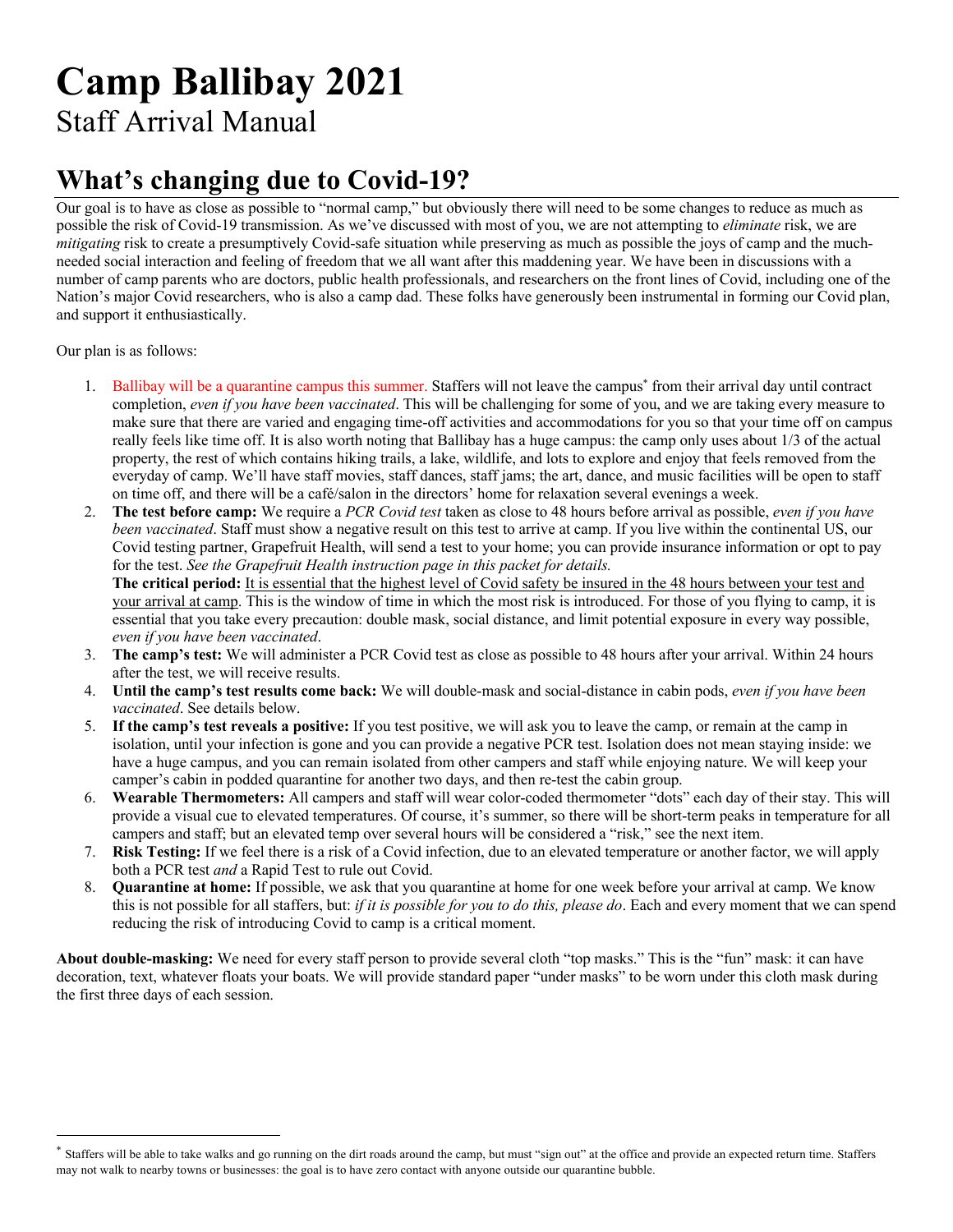### **Required: Medication Packing**

If you are a cabin counselor, or living in the same building with children), *before you arrive at camp you will need to pre-pack any medications, vitamins, or supplements you will be taking* 

You can pack them into individual pill pouches such as these: https://ballibay.family/PillPouch or blister packs such as these: https://ballibay.family/BlisterPack

*This is required by law in Pennsylvania.* 

You need to pack for the whole summer; so, if you take medications twice daily (for instance: morning and night), you'll arrive at camp with 126 pre-packed, labelled pill pouches (9 weeks x 7 days x 2 times a day). Please be sure to budget time for this.

Each pouch needs to be labelled in permanent marker with your name and the time of day it is to be taken. If you take the same thing every day, there is no need to add a day or date; however, if you have a medication that changes from day to day or over the course of a month, *label each pouch with either the day of the week or the exact date it is to be administered*.

Your pre-packed meds will be stored securely and distributed to you at the proper time daily (usually during meals) by the camp health staff.

If you have PRN (as needed) medications, these do not need to be individually packed; they will be held by the camp health staff and distributed to you as needed (typically right after breakfast or right after dinner; but also at any time of the day if it is important).

Even if you only take vitamins or supplements, this is required. *No medications or pills of any type may be kept in the cabin areas.*

### **Required:** *Staff Medical Form* **&** *Infectious Disease Waiver/Agreement*

Please be sure to send your medical form and infectious disease waiver/agreement to camp *before you arrive*. This medical form does not require a doctor's visit or signature, but please fill it out thoroughly. We must have a singed copy of the Infectious Disease Waiver and Agreement at the camp *before your arrival*.

Mail to: 1660 Ballibay Road, Wyalusing, PA 18853 or email: office@ballibayCamps.com

### **Required: Hearing Protection**

If you are a rock counselor or instrumental/vocal music counselor, or if you plan on using the rock studios on your time off, you must pack high quality hearing protection for any work you do in the rock area (instrumental/vocal music counselors will often be coaching brass sections, string sections, keyboardists, and occasionally vocalists in the rock program, so you will likely spend some time in rock band rehearsals). Each rock studio is equipped with a Sound Pressure Level (SPL) meter, and when the volume of a rehearsal rises past a certain threshold, all participants must wear hearing protection if they wish to remain at the rehearsal.

Something like this is recommended: https://ballibay.family/EarPeace

#### **Internet Access**

We do have internet access at camp, but as it is satellite internet its speed is weather-dependent, and occasionally it will go down for 6-12 hours at a time. Rain is almost certain to knock it out, but also high atmospheric conditions that are not visible can cause slowdowns and outages. So, if you do not have an ATT or T-Mobile phone that generates a Wi-Fi hotspot, you may want to consider getting a prepaid ATT SIM card for your phone, tablet, or hotspot: https://ballibay.family/att - and if you don't have a hotspot, ATT offers several compatible ones: https://ballibay.family/hotspot

### **Download before you come!**

Since we will be in quarantine, and the internet access is somewhat intermittent, you'll want to bring all your favorite media with you. Be sure to download movies, music, audiobooks, games, etc… before you leave for camp. Staffers will want to keep as much bandwidth as possible on nights off for Zoom and Skype, so streaming and downloading at camp should be kept to a minimum out of consideration for those who are using the internet to stay in touch with friends and family.

### **New Cabin Naming**

Out of respect for our many nonbinary campers and staff, we've re-named our cabin areas. What has historically been known as the "girls' area" is now referred to as the "Up the Hill" cabin area, and cabins are numbered U1, U2, U3, etc… instead of G1, G2, G3. Similarly, the "Down the Hill" cabin area is the new name for the living area where most kids and staff use he/him pronouns, and the cabins are now D1, D2, D3, etc…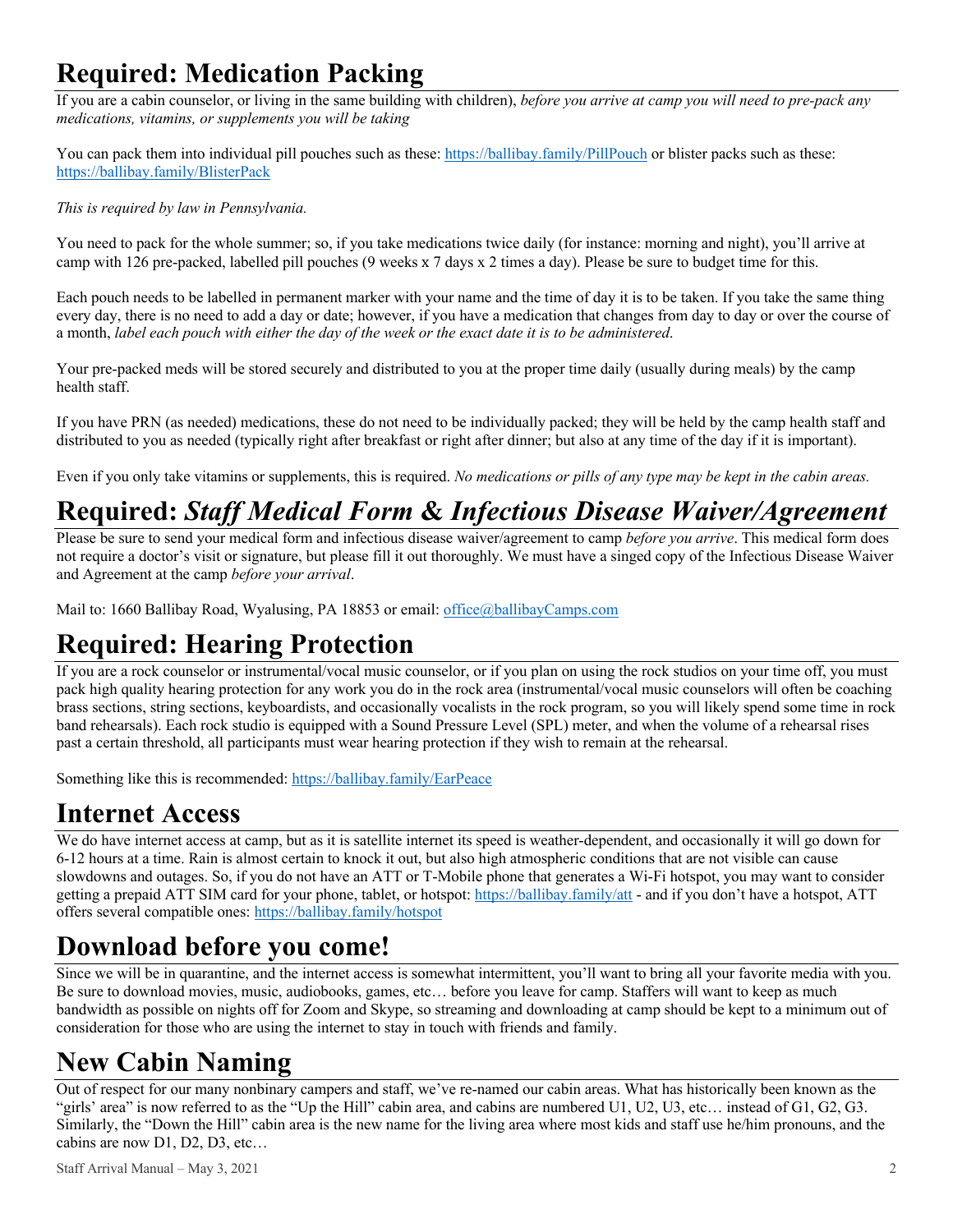# **Visitors**

Most unfortunately, we will not be able to allow *any* visits to camp this summer due to our Covid protocols.

#### **Post-camp Work**

There are a few positions available for post-camp cleanup and shut-down week (affectionately called "post-grunge") after the campers leave in August. If you are interested in adding this to your contract, please get in touch with Sarah.

# **During the Orientation • Cabin Pods • "Cabin Activity Times"**

During the first 3 days of camp, until we get the camp's PCR test results back, we will double-mask and social-distance in cabin pods. This means that, for these three days, you will only interact closely with your own cabin of kids (if you are a cabin counselor). If you do not live in a cabin, you will only interact closely with your roommate(s). You *do not* need to mask or social distance in the cabin, in an activity you are doing with your cabin, or when sitting at your table in the dining hall (you will be sitting with kids from your own cabin for the first three days).

This will be challenging for you and the kids: You and your campers will not be able to interact outside of this "cabin pod" for the first three days of camp. During this time we will have a somewhat modified version of our "orientation" – a tour of the camp, informal auditions, and a chance to learn about all of the camp programs and meet all of you – all while remaining socially distanced. Orientation is not what *real* Ballibay is like: once we un-mask in a Covid-negative campus-wide quarantine bubble, you will assume your planned staff position, kids will be able to choose their own daily schedule, and everyone will move about the campus freely.

During these three days your "time off" will happen during the day, and it will be either solitary or with your co-counselors or roommate, as you will need to maintain social distance from the rest of the staff.

You will be meeting the other cabins as they come through your activity areas during the "tour" portion of orientation; you will be masked and social-distanced during these sessions.

If you are a cabin counselor, you and your co-counselor(s) will have several orientation sessions each day with your own cabin. During these "cabin activity times," the cabin will divide itself up based on interest, and each counselor will pursue a 3-day project with their group.

So, for instance, if your cabin's counselors are a theater director, an art counselor, and film/video counselor, the kids in your cabin would choose to participate in either a 3-day theater project, art project, or film/video project. When your "cabin activity time" comes each day, the cabin group will separate into three spaces and pursue these projects as a group. Then, later in the session, after we unmask and are having camp as usual, there will be an opportunity for each cabin to present its projects, either as a "5:00 Special" or a "One-minute at 2:35" (these are two daily informal performance/presentation opportunities that the whole camp gathers for).

As an example, the theater counselor might produce three one-minute plays with your cabin during orientation "cabin activity times." Later in the session (within 2 weeks) you'd arrange to perform at least one of these as a "one-minute at 2:35," or perform all three of them as part of a 5:00 special (5:00 specials are up to 25 minutes of performance).

The art counselor might do a cabin mural project. The whole camp would get to see it at a "one-minute at 2:35," and it could become a permanent installation in the cabin (or elsewhere on campus).

The film/video counselor might shoot a short film with the kids in the cabin. Camper films are typically presented at the "Ice Cream Social" on the last night of each session.

Also, if you are in an older cabin, there might be a group of kids who want to do an independent project, like an *a cappella* song, an instrumental piece, or even a rock band. This is great, too, and we can accommodate those kids with a rehearsal space, instruments, etc…

So, you can start thinking now about what kind of 3-day project (4-5 hours of actual work time spread out over 3 days) you might want to do with a group of kids from your cabin. You don't have to decide on anything now – most of you will have 2 weeks together at camp before the campers arrive – but it's great to start gathering ideas for this now. This is a totally new idea for the camp, and emerged from our thinking about how to make this extended orientation due to Covid a time that the kids can actually get involved in a project.

Please feel free to contact us to discuss.